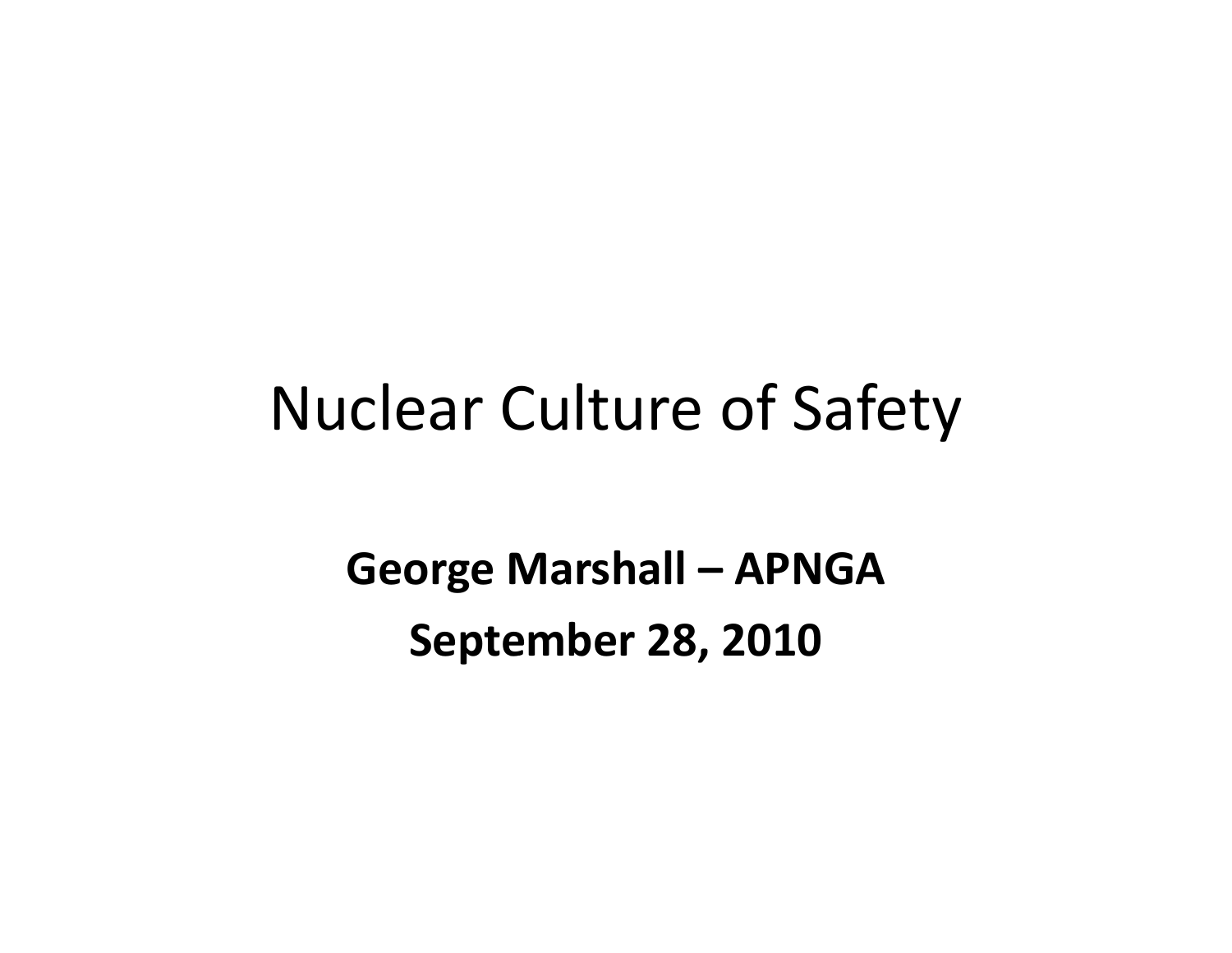## Portable Nuclear Gauge Intro

- Segment of Nuclear Industry
- 5K Licensees, 25K gauges
- Compaction, Density of Foundations
- Excellent History of Safety, Security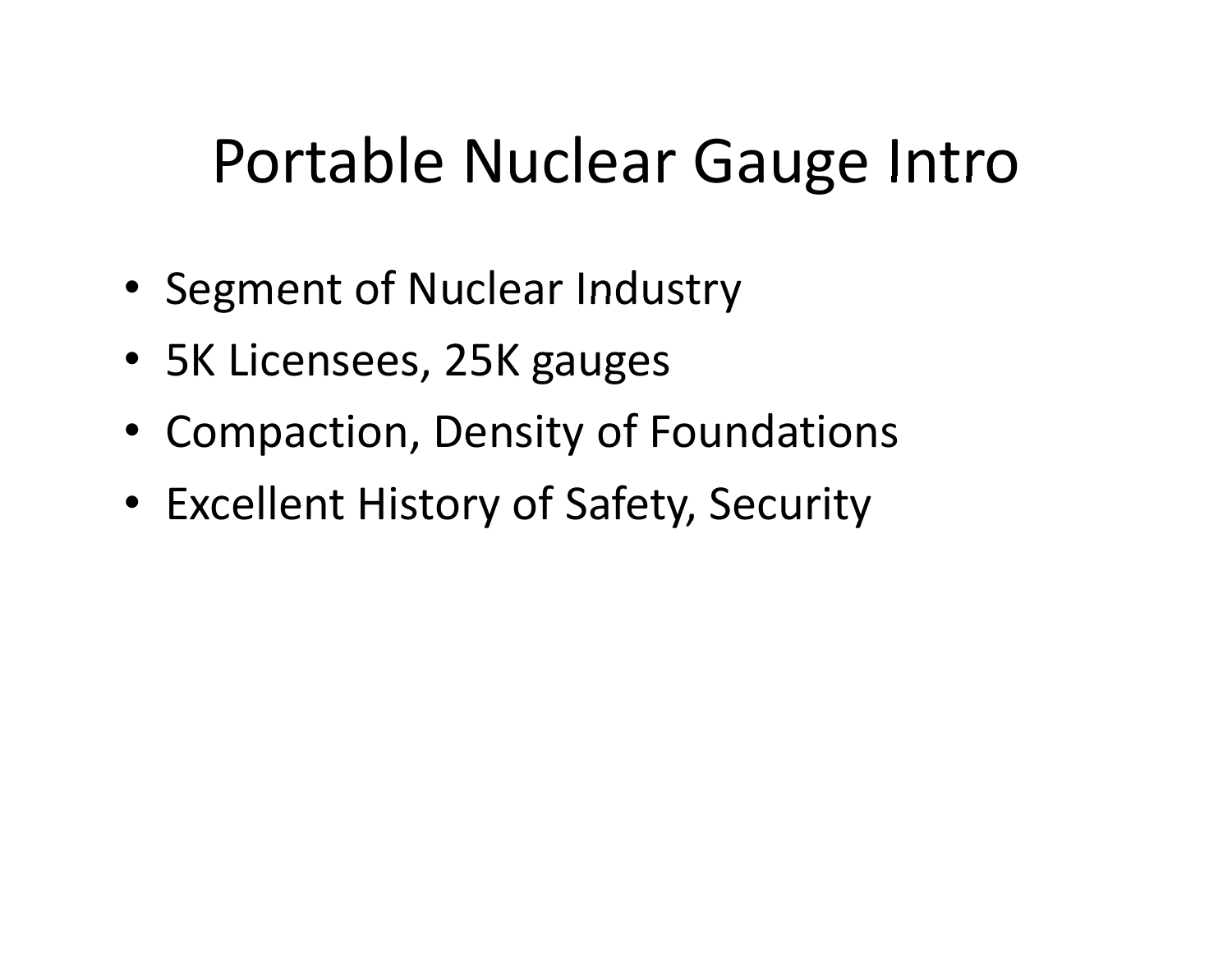## Reactors Provide the Template

- SC is new to the Gauge Industry
- Incorporates SCWE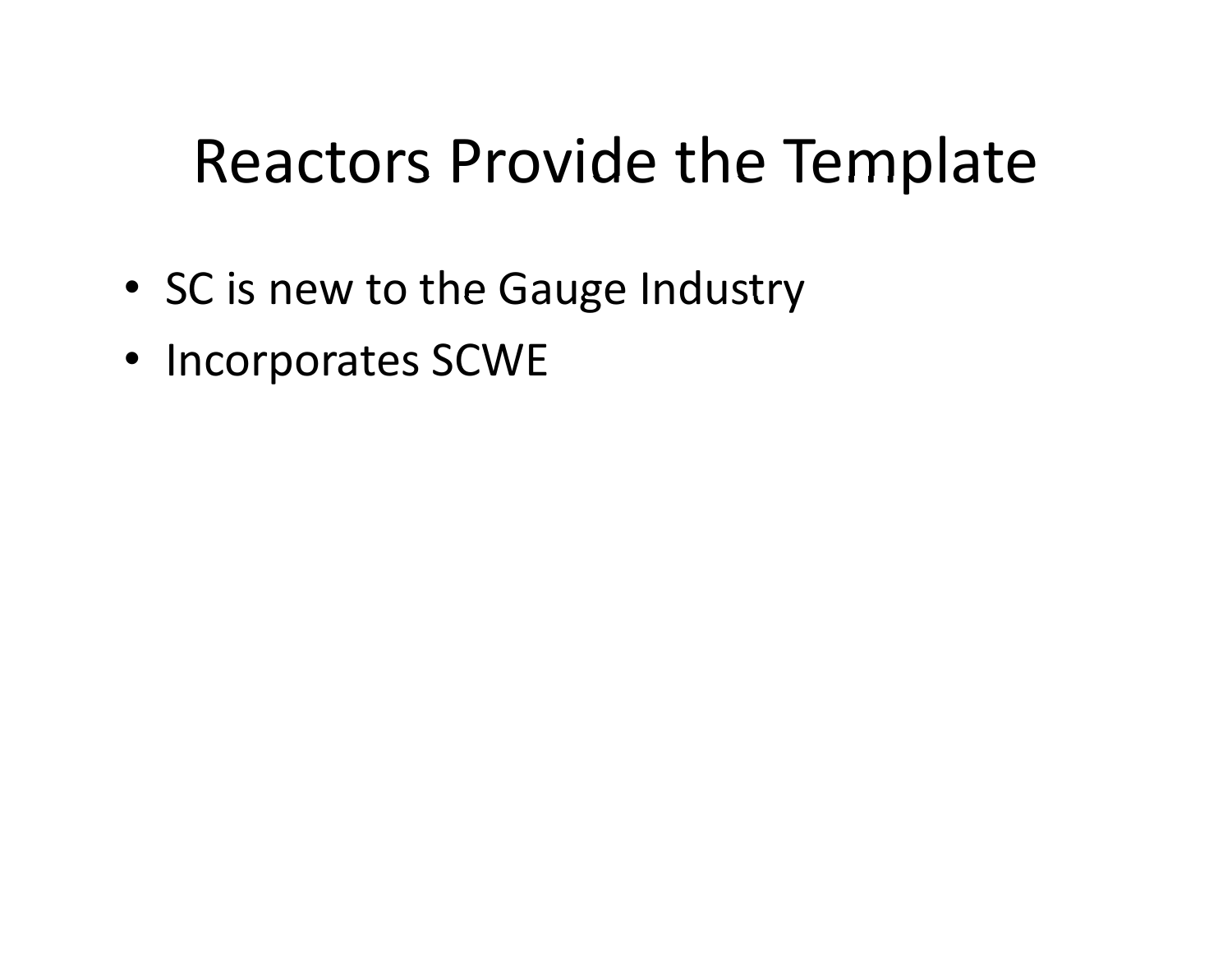## Security

- Typical Theft
- Double Sealed
- Minimal Market Value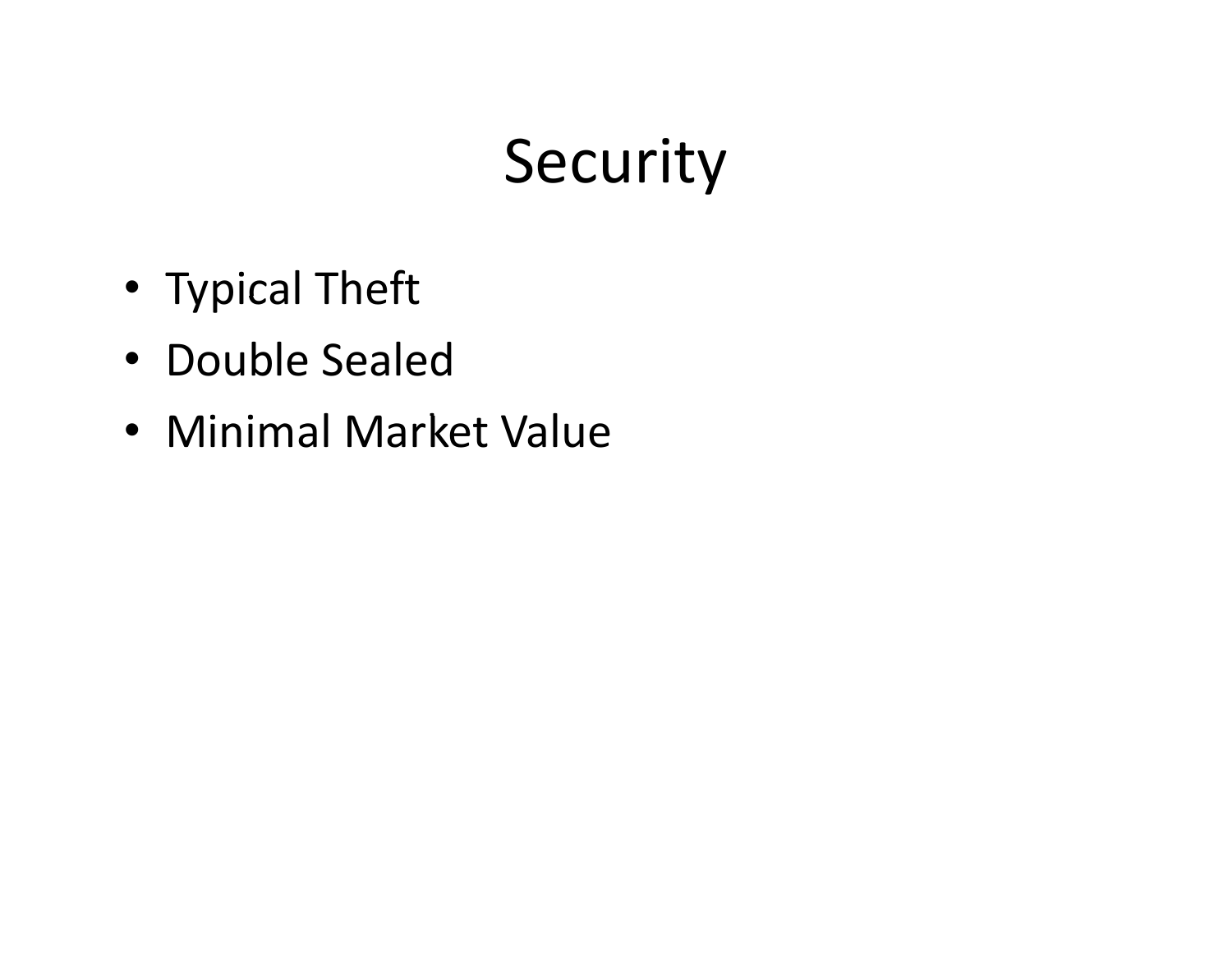# Challenges for the Gauge Market

- Reactors vs. Gauges
- Small but Numerous Licensees
- Small Management, Organizational Structure –MA/PA or Individual
- Ancillary Position
- Portabilit y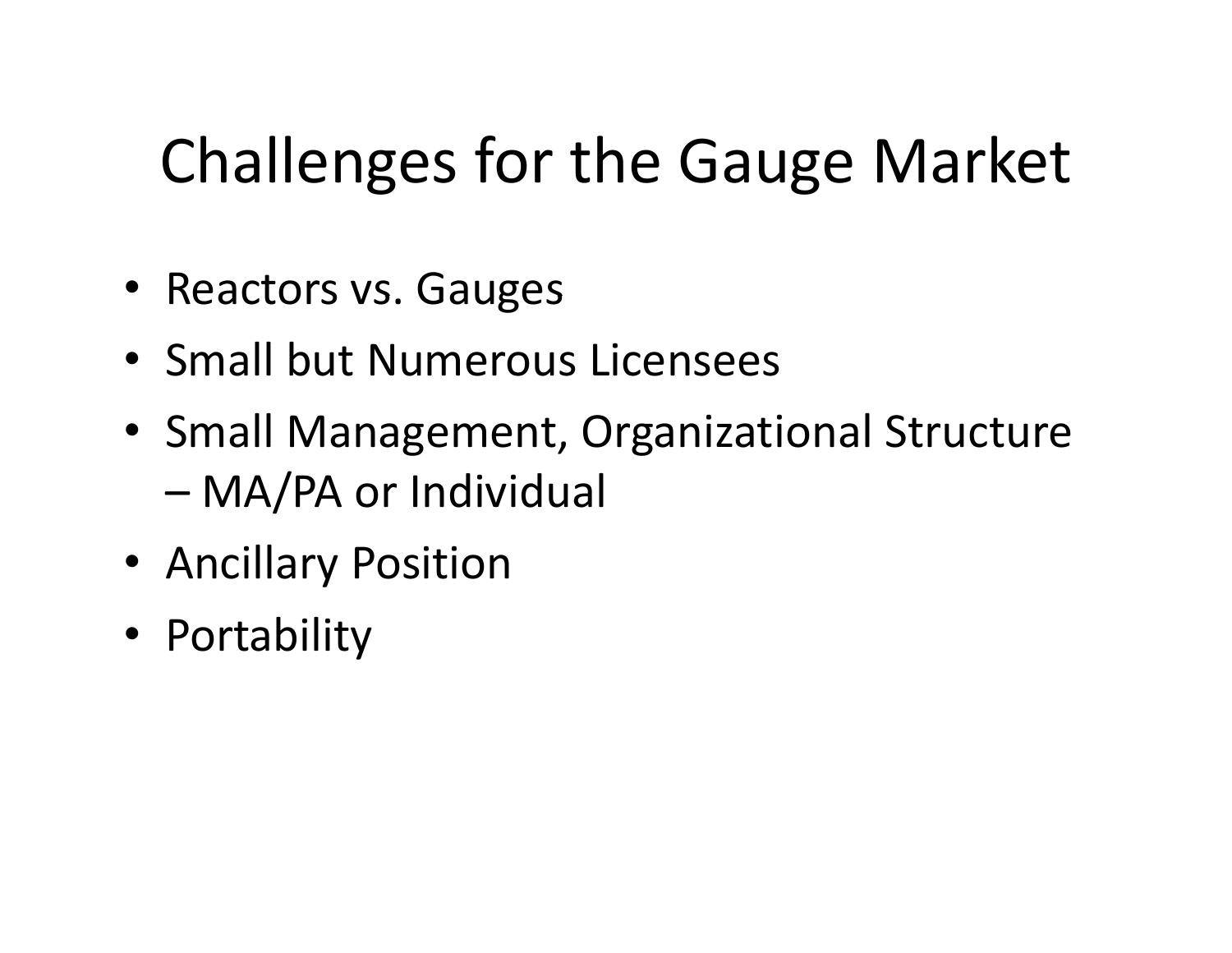## The 9 Traits/Characteristics of SC

• 1. Management Responsibility/Commitment To Safety – Must Drive the Effort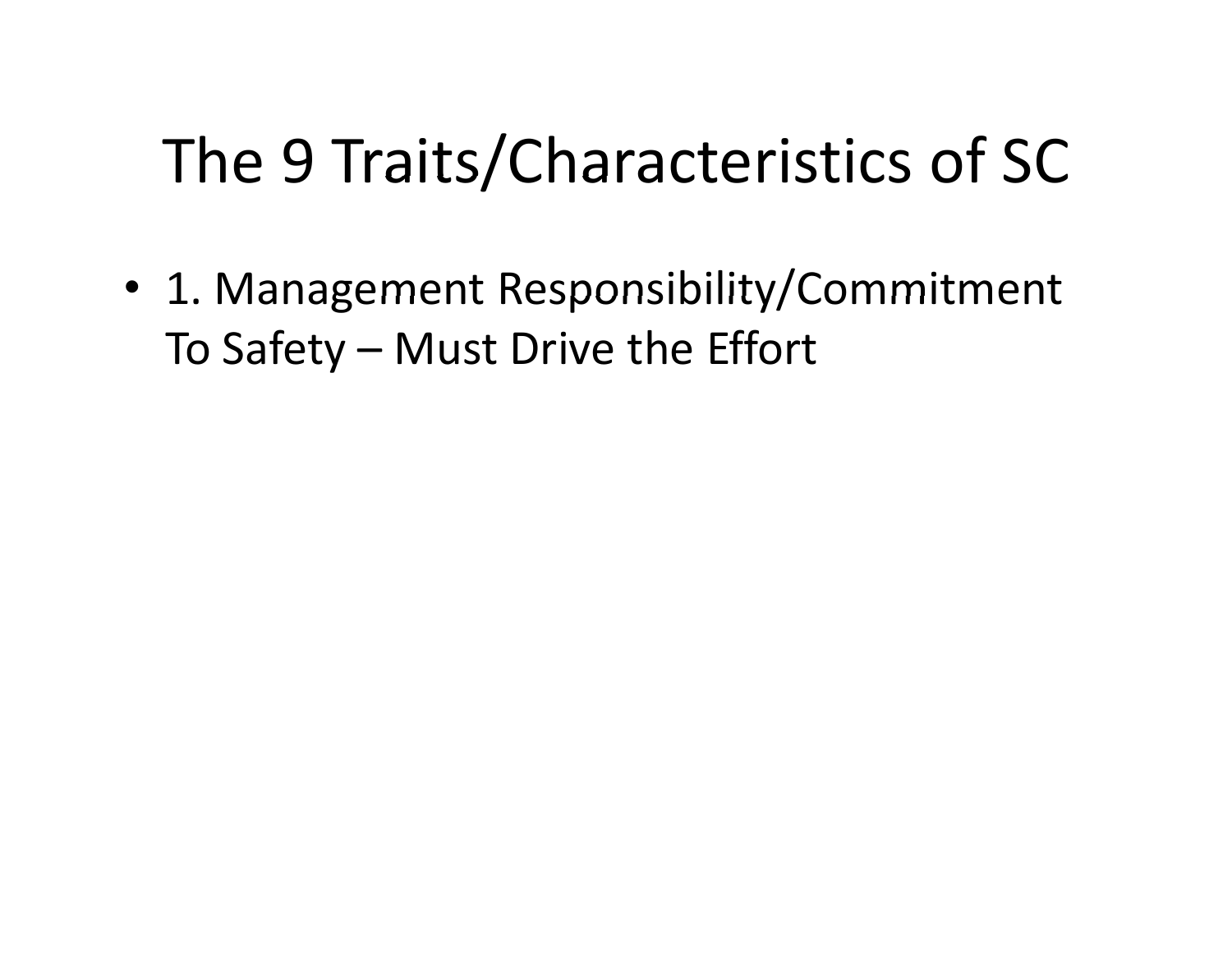## 2. Willingness to Raise Concerns

- Construction Industry Culture
- Grizzled Veterans vs. Whiny Newcomers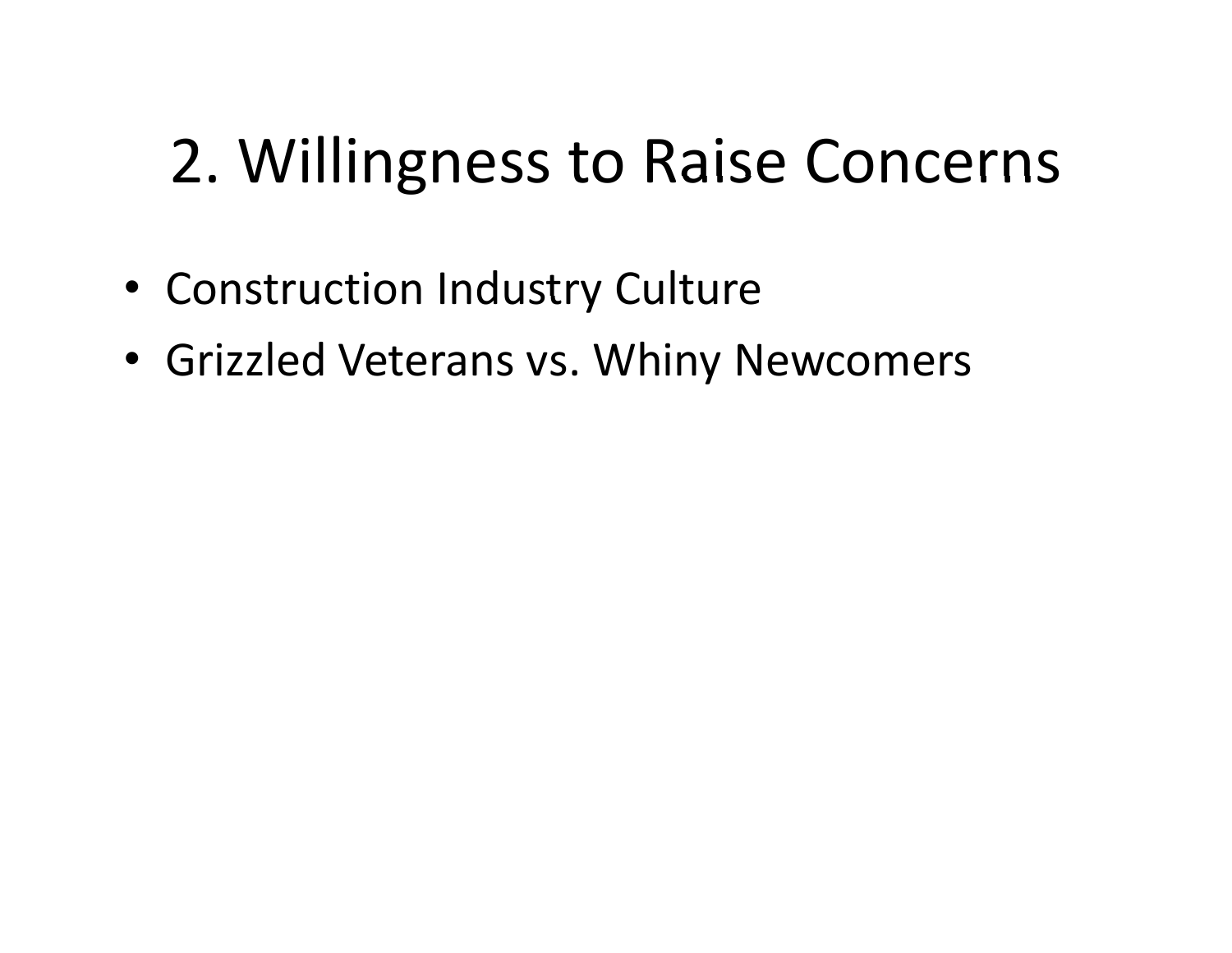## 3. Decision-Making

• Lone Worker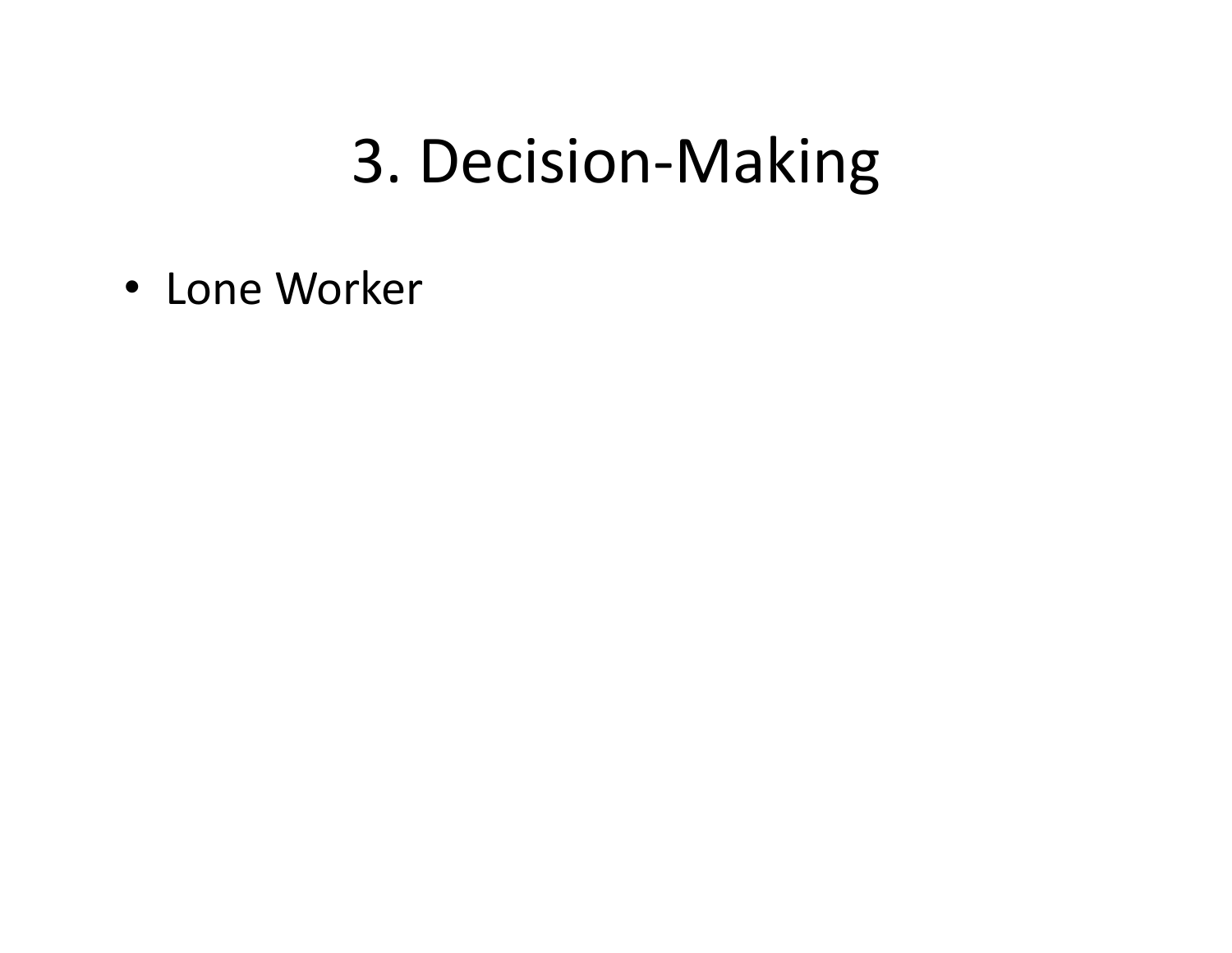#### 4. Supervisor Responsibility for Safety

• RSO Equivalent -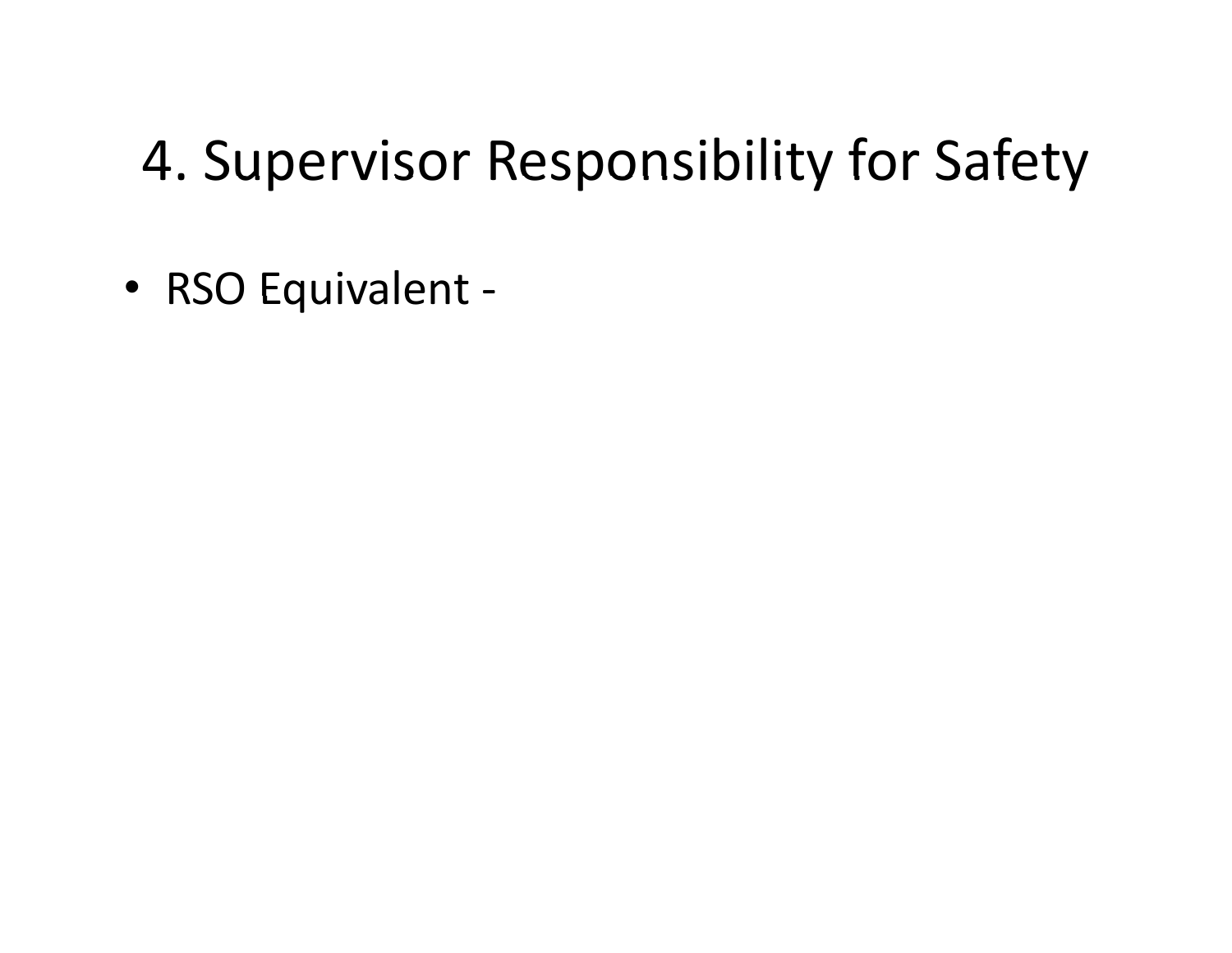## 5. Questioning Attitude

• Vs. Peer Pressure –– must be encouraged by management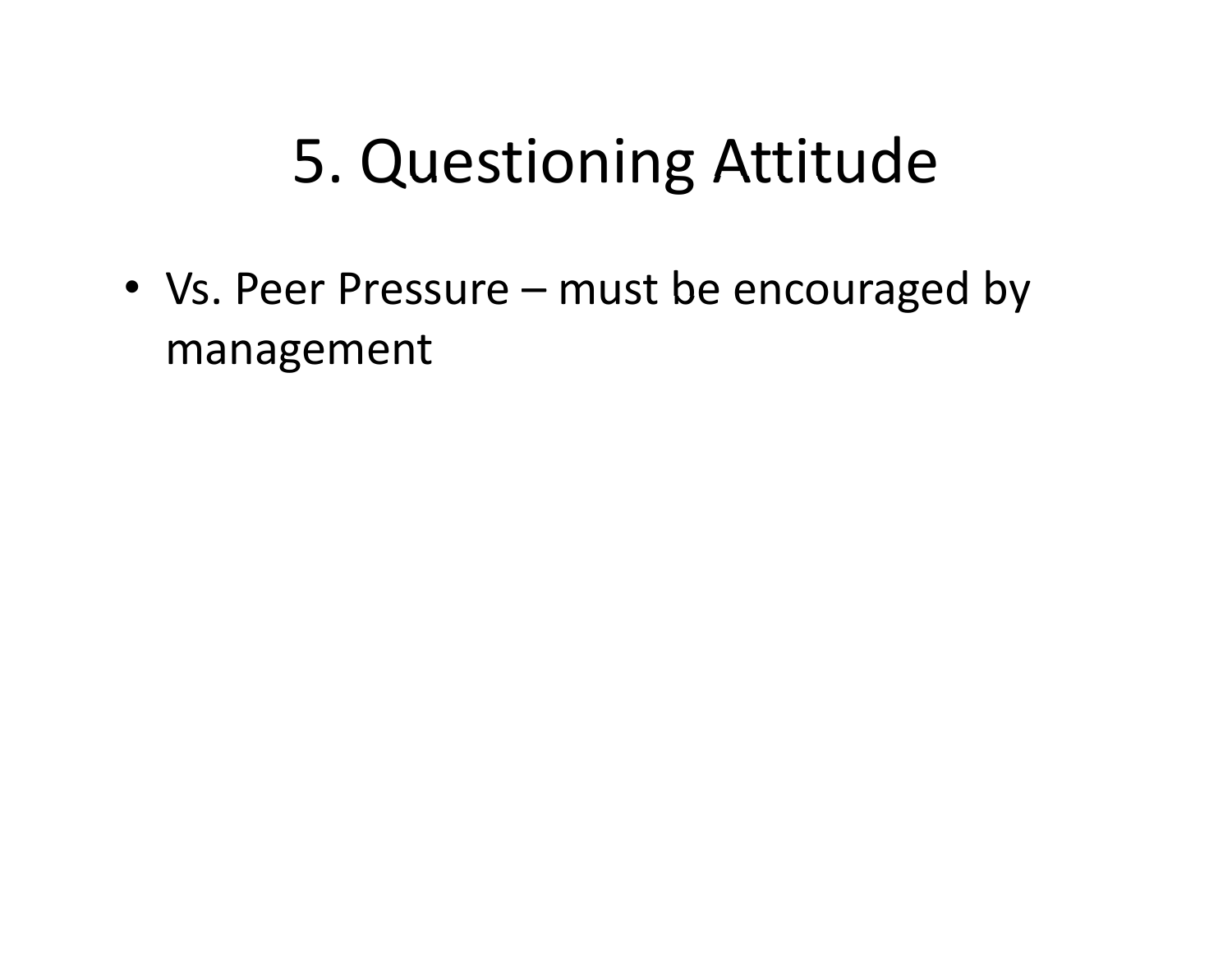## 6. Safety Communication

• SCWE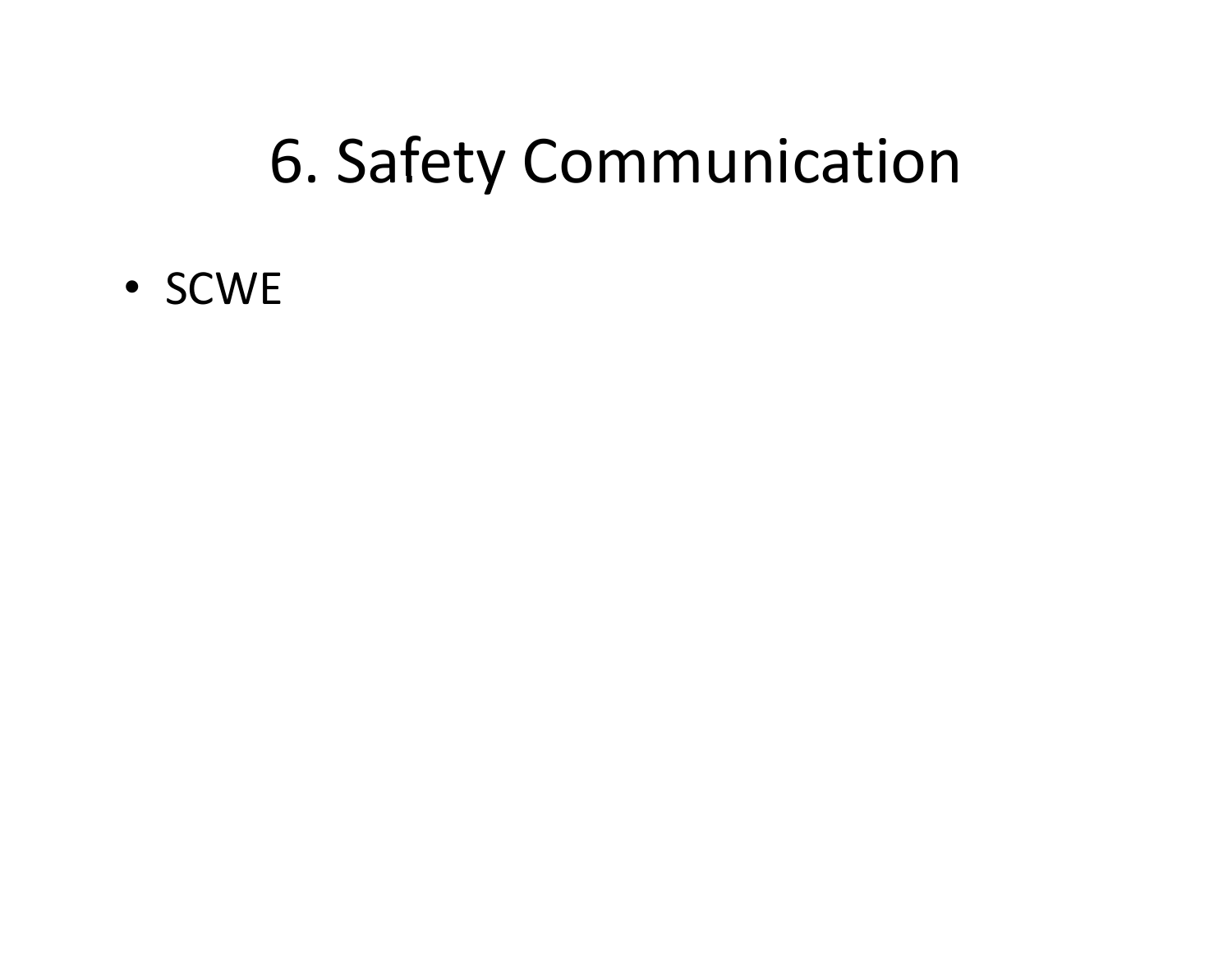#### 7. Personal Responsibility for Safety

• To Themselves, to the Co-Worker, to the Public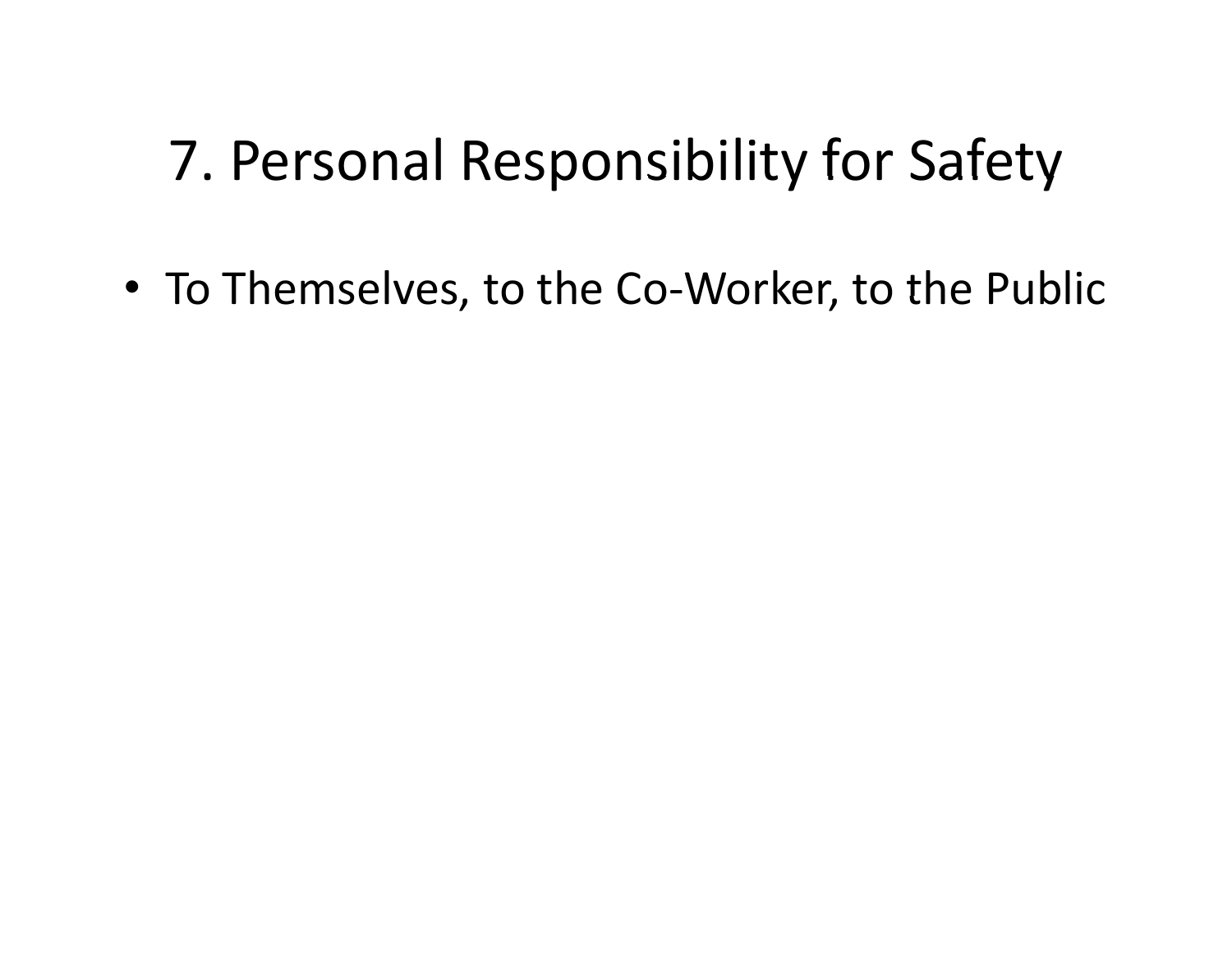## 8. Prioritizing Safety

• Judgment Calls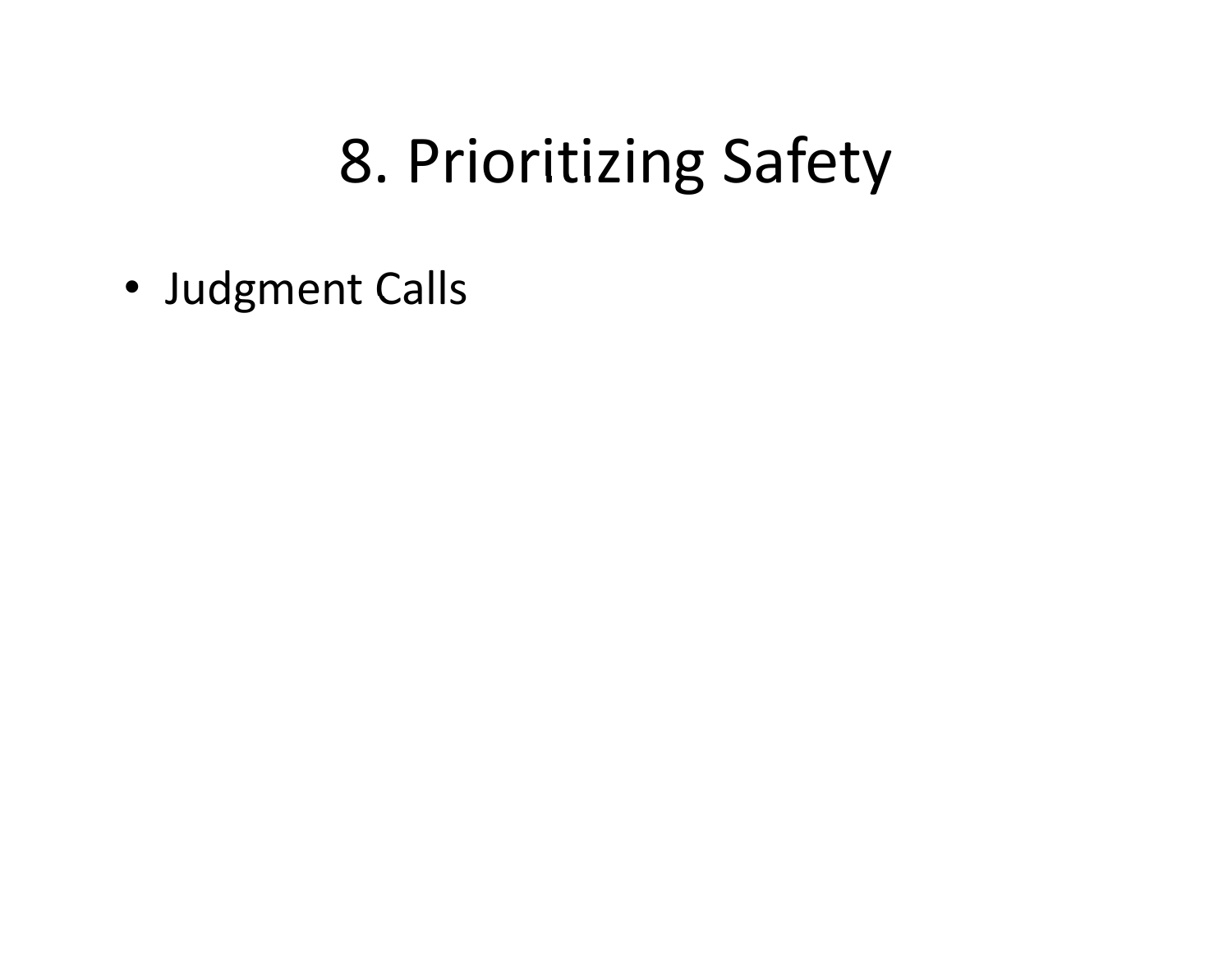## 9. Training Quality

- SC Targets –Leaders & Ongoing Training
- Current Requirements vs. SC Requirements
- Refresher Training for Workers, RSO's
- Training for Managers/Leaders Gain an Appreciation
- General Awareness